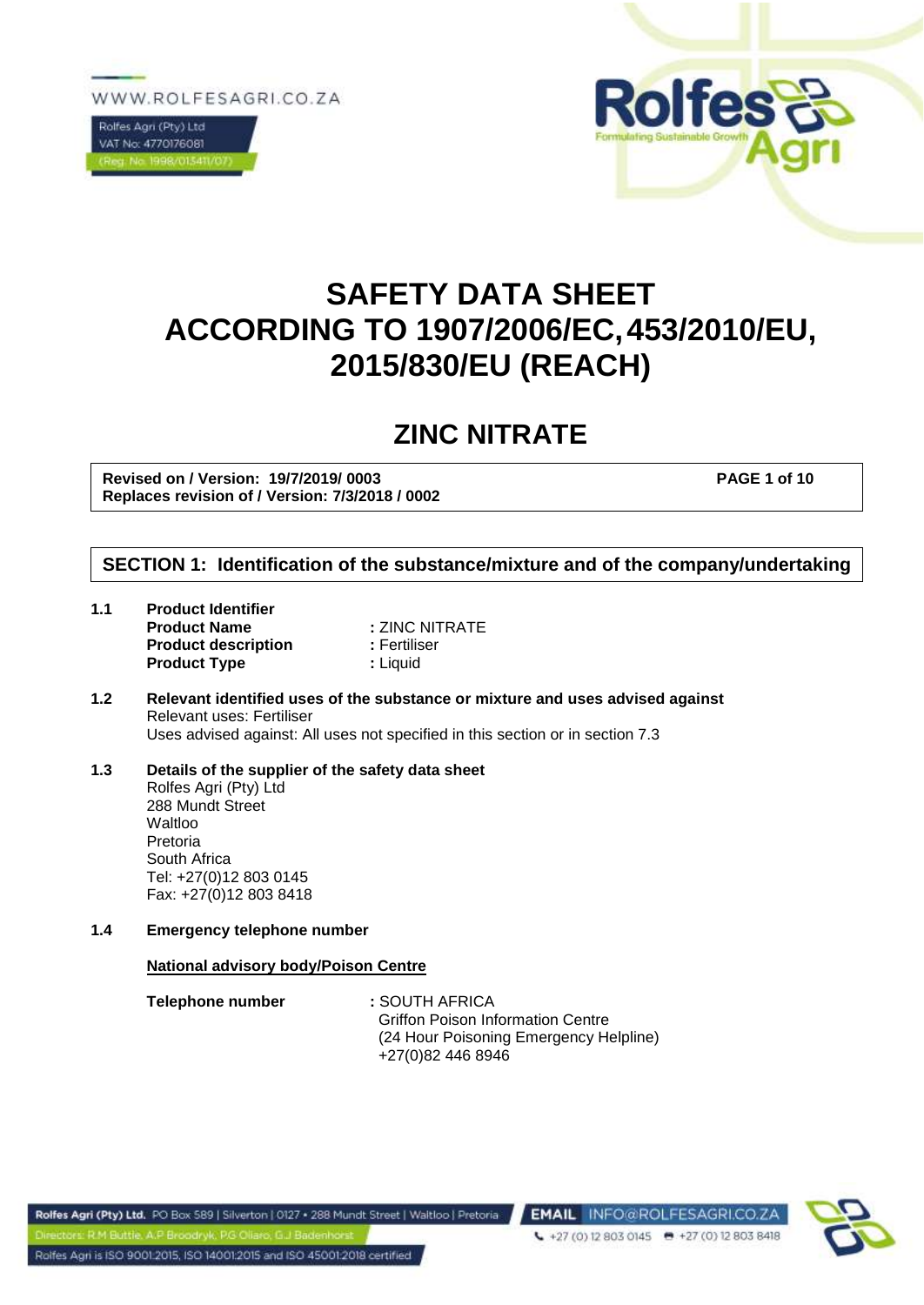# **SECTION 2: Hazards identification**

# **2.1 Classification of the substance or mixture:**

**CLP Regulation (EC) no 1272/2008:**

Classification of this product has been carried out in accordance with CLP Regulation (EC) no 1272/2008.

Acute Tox. 4: Acute Toxicity, Category 4, H302 Skin Irrit. 2: Skin irritation, Category 4, H315 Eye Dam. 1: Eye Damage, Category 1, H318 Aquatic Acute 1: Aquatic Acute, Category 1, H400 Aquatic Chronic 1: Aquatic Chronic, Category 1, H410

### **2.2 Label elements CLP Regulation (EC) no 1272/2008:**

**Hazard pictogram(s):**



**Hazard statement(s) :** H302 - Harmful if swallowed.

- H315 Causes skin irritation
- H319 Causes serious eye damage.
- H400 Very toxic to aquatic life
- H410 Very toxic to aquatic life with long lasting effects

### **Precautionary statement(s) :**

- P101 If medical advice is needed, have product container or label at hand.
- P102 Keep out of reach of children.
- P103 Read label before use.
- P264 Wash hands thoroughly after handling.
- P270 Do not eat, drink or smoke when using this product.
- P273 Avoid release to the environment
- P280 Wear protective gloves/face shield/eye protection.

P301 + P312 - IF SWALLOWED: Call a POISON CENTER or doctor/physician.

P302+P352 - IF ON SKIN: Wash with plenty of soap and water.

P305 + P351 + P338 - IF IN EYES: Rinse cautiously with water for several minutes. Remove contact lenses if present and easy to do, continue rinsing.

P332+P313 - If skin irritation occurs: Get medical advice/attention.

P337+P313 - If eye irritation persists: Get medical advice/attention.

- P321 Specific treatment (see Section 4 on this label).
- P330 Rinse mouth.
- P362 Take off contaminated clothing and wash before reuse.
- P391 Collect spillage
- P501 Dispose of the contents/containers in accordance with the current legislation on waste treatment.

### **2.3 Other hazards**

Non-applicable

# **SECTION 3: Composition/information on ingredients**

- **3.1 Substance:** Non-applicable
- **3.2 Mixture: Chemical description:** Multi-Constituent Substance **Component(s):**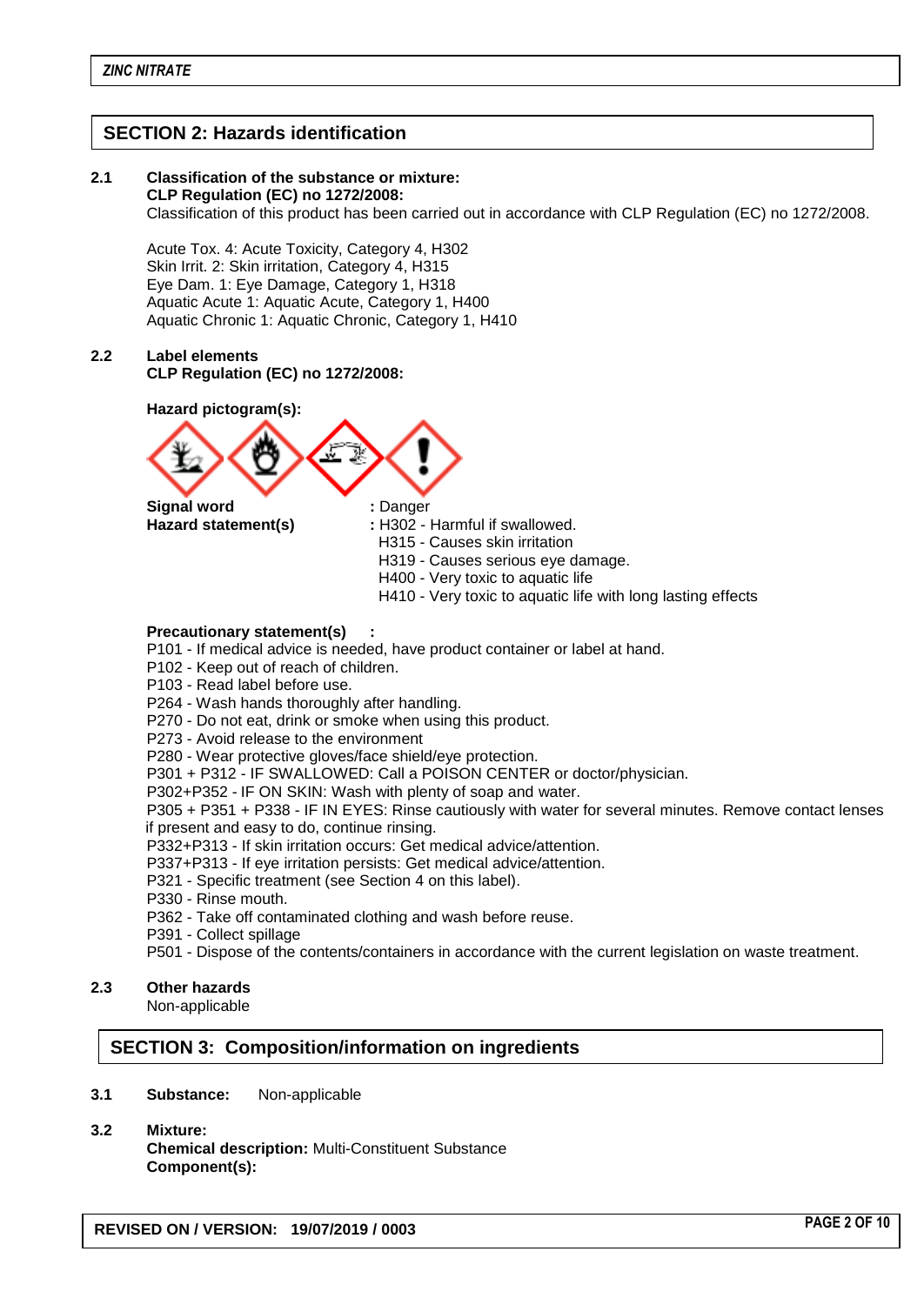| <b>Chemical Name:</b> | <b>Zinc Nitrate</b>      |
|-----------------------|--------------------------|
| CAS:                  | 7779-88-6                |
| EC:                   | 231-943-8                |
| Index:                |                          |
| <b>REACH:</b>         | $\overline{\phantom{0}}$ |

## **SECTION 4: First Aid Measures**

#### **4.1 Description of first aid measures**

The symptoms resulting from intoxication can appear after exposure, therefore, in case of doubt, seek medical attention for direct exposure to the chemical product or persistent discomfort, showing the SDS of this product.

#### **By inhalation:**

Remove to fresh air. If not breathing give artificial respiration. If breathing is difficult, give oxygen. Do NOT give mouth-to-mouth resuscitation if victim ingested or inhaled the substance. Keep person at rest and warm. Treat symptomatically and supportively as and when required. Obtain medical advice if necessary.

#### **By skin contact:**

Wipe off excess material from skin then immediately flush skin with plenty of water for at least 15 minutes. Remove contaminated clothing and shoes. Get medical attention. Wash clothing before reuse. Thoroughly cleanshoes before reuse.

#### **By eye contact:**

Immediately flush eyes with lukewarm water or saline solution for at least 15 minutes, lifting lower and upper eyelids occasionally. Check for and remove any contact lenses after 5 minutes. Get medical attention if necessary.

#### **By ingestion / aspiration:**

If swallowed, DO NOT INDUCE VOMITING. Give large quantities of water. Never give anything by mouth to an unconscious person. Get medical attention immediately.

**4.2 Most important symptoms and effects, both acute and delayed** No information available.

#### **4.3 Indication of any immediate medical attention and special treatment needed**

| Notes to physician         | : None.                  |
|----------------------------|--------------------------|
| <b>Specific treatments</b> | : Treat symptomatically. |

# **SECTION 5: Firefighting measures**

#### **5.1 Fire Extinguishing Media**

#### **Suitable extinguishing media:**

Not combustible, but substance is a strong oxidizer and its heat of reaction with reducing agents or combustibles may cause ignition. Increases flammability of any combustible substance in contact with it

#### **Fire extinguishing media:**

Water or water spray in early stages of fire. Foam or dry chemical may also be used..

#### **5.2 Special hazards arising from the substance or mixture Hazards from the substance or mixture:**

If water is used, dike fire control water for later disposal. Keep away from streams or lakes.

#### **Hazardous thermal decomposition products:**

During fire, irritating and toxic gases will be released due to thermal decomposition or combustion.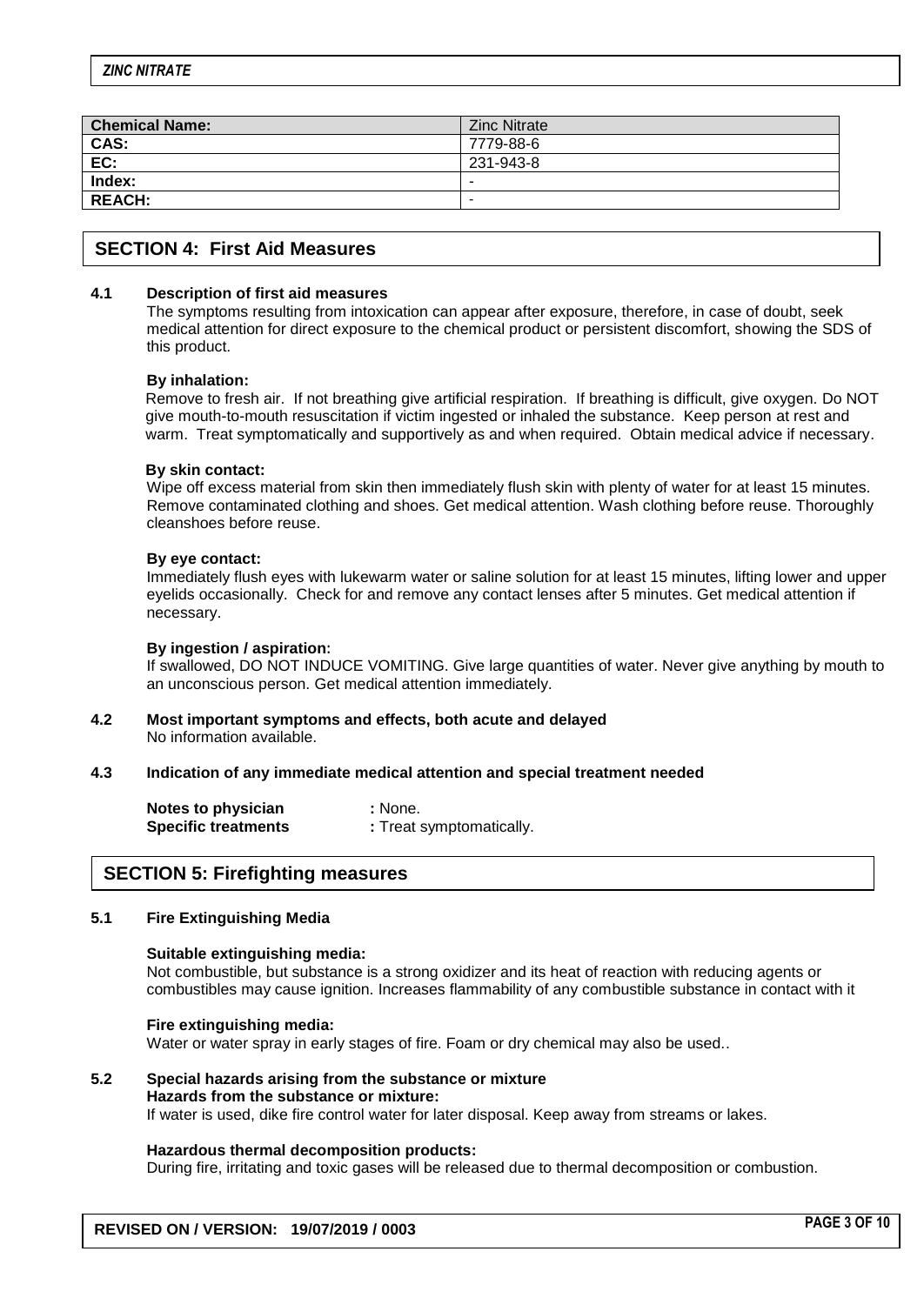#### **5.3 Additional provisions:**

Act in accordance with the Internal Emergency Plan and the Information Sheets on actions to take after an accident or other emergencies. In the event of a fire, wear full protective clothing and self-contained breathing apparatus with full-face piece operated in the pressure demand or other positive pressure mode.

### **SECTION 6: Accidental release measures**

### **6.1 Personal precautions, protective equipment and emergency procedures:**

Ventilate area of leak or spill. Wear appropriate personal protective equipment.

#### **6.2 Environmental precautions:**

Keep product away from drains, surface and underground water.

#### **6.3 Methods and materials for containment and cleaning up**

#### **Spills:**

Collect liquid in an appropriate container or absorb with an inert material (e. g., vermiculite, dry sand, earth), and place in a chemical waste container. Do not use combustible materials, such as saw dust. Do not flush to sewer.

#### **Large Spills:**

Dyke far ahead of liquid spills for later disposal. Prevent entry of the substance into waterways, sewers, basements or confined areas.

### **6.4 Reference to other sections:**

See Section 1 for emergency contact information. See Section 8 for information on appropriate personal protective equipment. See Section 13 for additional waste treatment information.

### **SECTION 7: Handling and storage**

#### **7.1 Precautions for safe handling:**

A.- Precautions for safe manipulation

Comply with the current legislation concerning the prevention of industrial risks. Keep containers hermetically sealed. Control spills and residues, destroying them with safe methods (section 6). Avoid leakages from the container. Maintain order and cleanliness where dangerous products are used.

- B.- Technical recommendations for the prevention of fires and explosions Due to its non-flammable nature, the product does not present a fire risk under normal conditions of storage, manipulation and use.
- C.- Technical recommendations to prevent ergonomic and toxicological risks Do not eat or drink during the process, washing hands afterwards with suitable cleaning products.
- D.- Technical recommendations to prevent environmental risks It is recommended to have absorbent material available at close proximity to the product (See subsection 6.3)

### **7.2 Conditions for safe storage, including any incompatibilities:**

- A.- Technical measures for storage Minimum Temp.: 5 ºC Maximum Temp.: 30 ºC Maximum time: 36 Months
- B.- General conditions for storage Avoid sources of heat, radiation, static electricity and contact with food. For additional information see subsection 10.5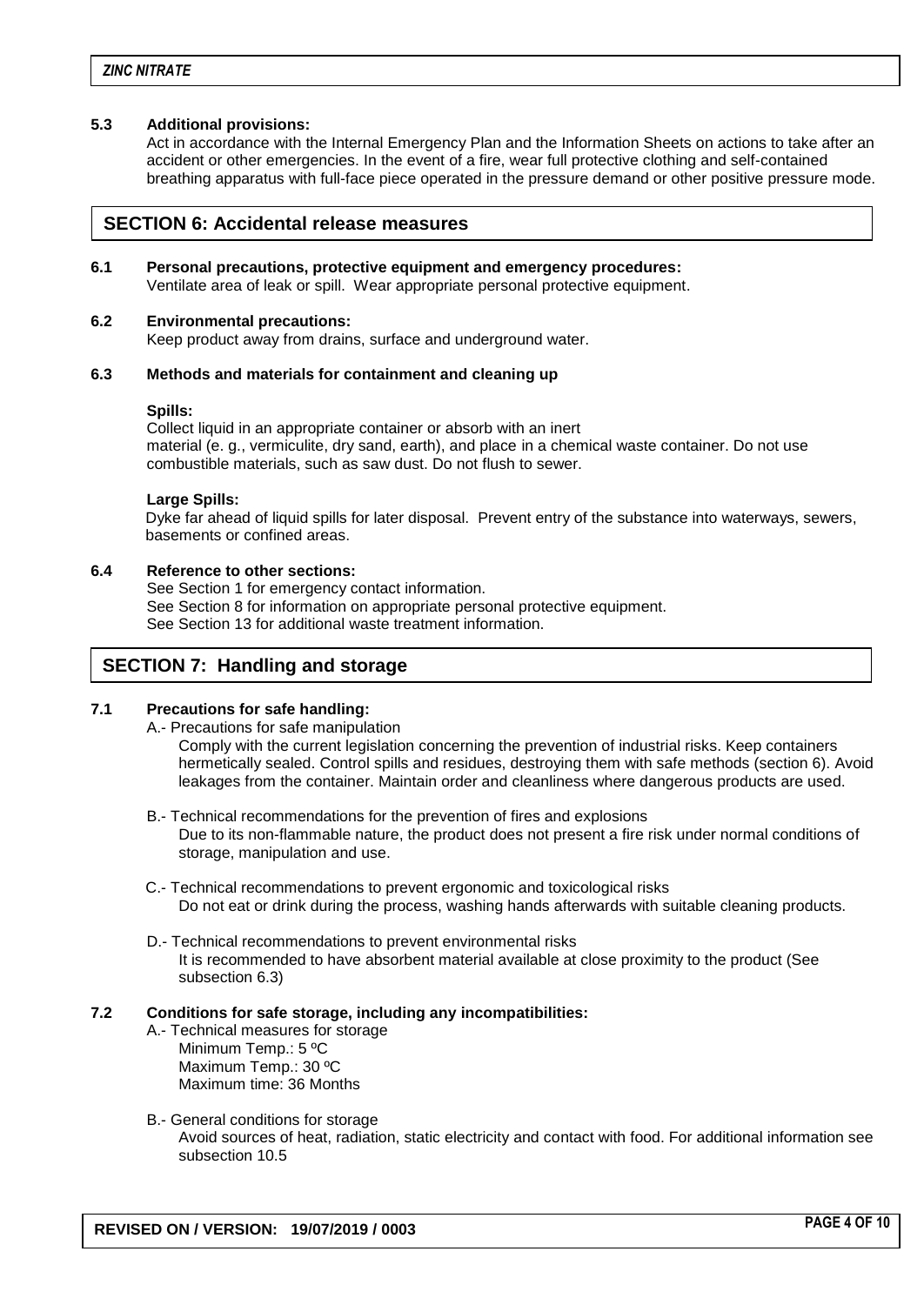#### *ZINC NITRATE*

**7.3 Specific end use(s)** Except for the instructions already specified it is not necessary to provide any special recommendation regarding the uses of this product.

# **SECTION 8: Exposure controls/personal protection**

#### **8.1 Control parameters**

There are no occupational exposure limits for the substances contained in the product

#### **8.2 Exposure controls**

#### **Appropriate engineering controls:**

Good general ventilation should be sufficient to control worker exposure to airborne contaminants.

#### **Individual protection measures**

#### **Hygiene measures:**

Wash hands, forearms and face thoroughly after handling chemical products, before eating, smoking and using the lavatory and at the end of the working period.

#### **Eye/face protection:**

Use chemical safety goggles and/or full face shield where dusting or splashing of solutions is possible. Maintain eye wash fountain and quick-drench facilities in work area.

#### **Skin protection**

#### **Hand protection:**

Protective gloves against minor risks.

#### **Body protection:**

Wear impervious protective clothing, including boots, gloves, lab coat, apron or coveralls, as appropriate, to prevent skin contact..

#### **Other skin protection:**

Appropriate footwear and any additional skin protection measures should be selected based on the task being performed and the risks involved and should be approved by a specialist before handling this product.

#### **Respiratory protection:**

For conditions of use where exposure to the substance is apparent and engineering controls are not feasble, consult an industrial hygienist. For emergencies, or instances where the exposure levels are not known, use a full-facepiece positive-pressure, air-supplied respirator. WARNING: Air purifying respirators do not protect workers in oxygen-deficient atmospheres.

#### **Environmental exposure controls:**

In accordance with the community legislation for the protection of the environment it is recommended to avoid environmental spillage of both the product and its container. No significant release into the air is expected.

# **SECTION 9: Physical and chemical properties**

#### **9.1 Information on basic physical and chemical properties**

For complete information, please refer to product datasheet.

| Appearance                                     |                                 |                     |
|------------------------------------------------|---------------------------------|---------------------|
| Physical state                                 | : Liquid                        |                     |
| Colour                                         | : Colorless to yellowish liquid |                     |
| Odour                                          | : Slight nitric acid odor.      |                     |
| <b>Volatility:</b>                             |                                 |                     |
| Boiling point at atmospheric pressure          |                                 |                     |
| Vapour pressure at 20 °C                       | : Not determined                |                     |
| <b>REVISED ON / VERSION: 19/07/2019 / 0003</b> |                                 | <b>PAGE 5 OF 10</b> |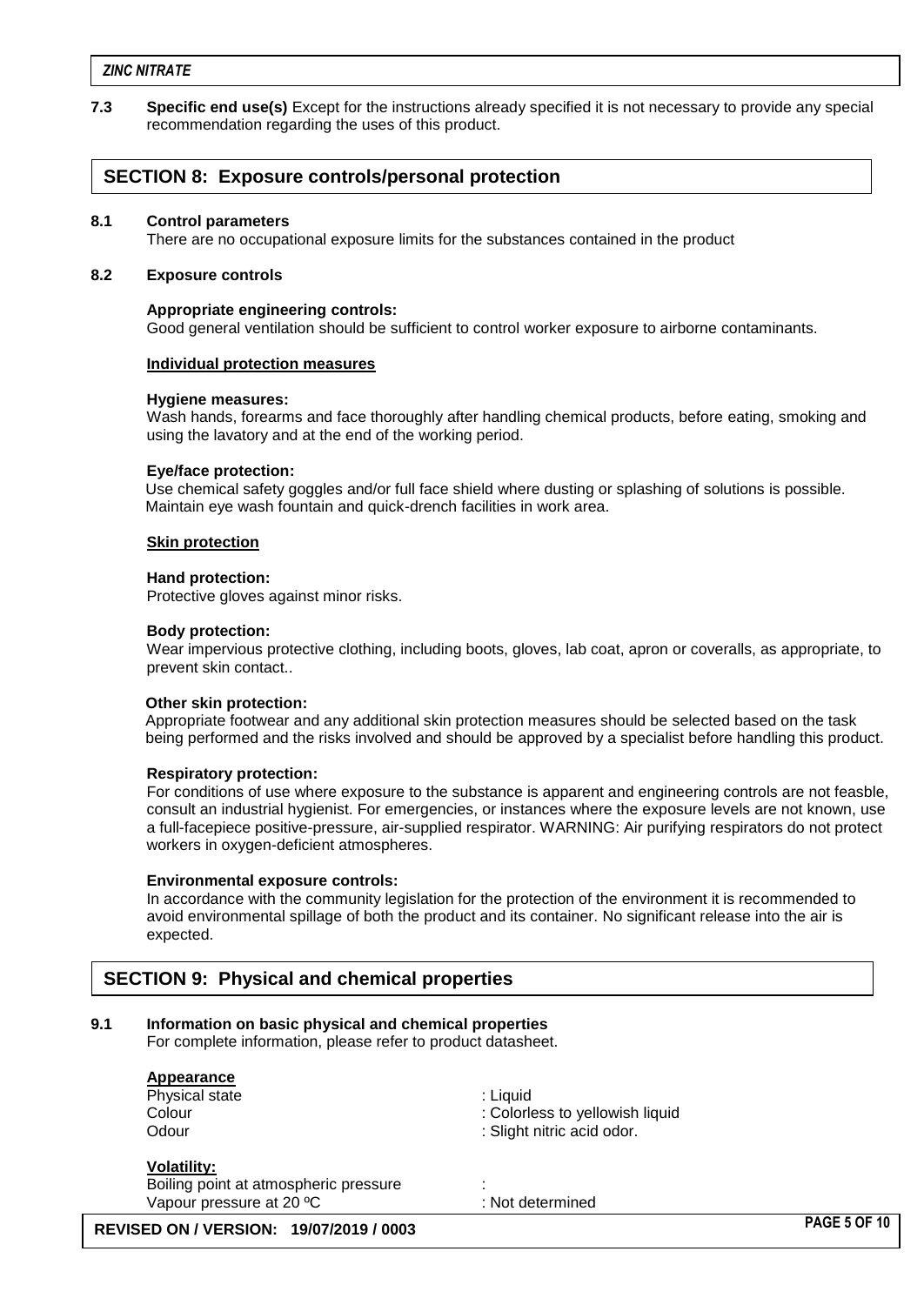| Vapour pressure at 50 °C<br>Evaporation rate at 20 °C | : Not determined<br>: Not determined |  |
|-------------------------------------------------------|--------------------------------------|--|
| <b>Product description:</b>                           |                                      |  |
| Density at 20 °C                                      | : 1.32 -1.35                         |  |
| Relative density at 20 °C                             | : Not determined                     |  |
| Dynamic viscosity at 20 °C                            | : Not determined                     |  |
| Kinematic viscosity at 20 °C                          | : Not determined                     |  |
| Kinematic viscosity at 40 °C                          | : Not determined                     |  |
| рH                                                    | : Not determined                     |  |
| Vapour density at 20 °C                               | : Not determined                     |  |
| Partition coefficient n-octanol/water 20 °C           | : Not determined                     |  |
| Solubility in water at 20 °C                          | : Soluble in water.                  |  |
| Solubility properties                                 | : Not determined                     |  |
| Decomposition temperature                             | : Not determined                     |  |
| Melting point/freezing point                          | : Not determined                     |  |
| <b>Explosive properties</b>                           | : No explosive properties            |  |
| Oxidising properties                                  | : Oxidiser                           |  |
|                                                       |                                      |  |

**9.2 Other information:** No additional information.

# **SECTION 10: Stability and reactivity**

# **10.1 Reactivity:**

React with metallic powders

- **10.2 Chemical stability:** Chemically stable under the conditions of storage, handling and use.
- **10.3 Possibility of hazardous reactions:** Aqueous solution is an acid.

# **10.4 Conditions to avoid:**

Heat, flames, ignition sources and incompatibles.

# **10.5 Incompatible materials:**

Metal powders, cyanides, sodium hypophosphite, stannous chloride, phosphorus, thiocyanates, carbon, metallic sulfides, sulfur, organic materials. Substance is capable of reacting rapidly with reducing agents and combustible materials at elevated temperatures

# **10.6 Hazardous decomposition products:**

Oxides of nitrogen and toxic metal fumes may form when heated to decomposition.

# **SECTION 11: Toxicological information**

# **11.1 Information on toxicological effects**

| <b>Acute toxicity</b>        |                                               |  |  |
|------------------------------|-----------------------------------------------|--|--|
| Oral                         | LD50 Oral - Rat 1190 mg/kg                    |  |  |
| <b>Chronic Toxicity</b>      | No additional information                     |  |  |
| <b>Corrosion Irritation</b>  |                                               |  |  |
| Dermal                       | Skin Rabbit - severe skin irritation - 24 h   |  |  |
| Ocular                       | Eye Rabbit – moderate eye irritation – 24 h   |  |  |
| Sensitization                | No additional information                     |  |  |
| Single Target Organ STOT     | Inhalation - May cause respiratory irritation |  |  |
| Numerical measures           | No additional information                     |  |  |
| Carcinogenicity              | No additional information                     |  |  |
| Mutagenicity                 | No additional information                     |  |  |
| <b>Reproductive Toxicity</b> | No additional information                     |  |  |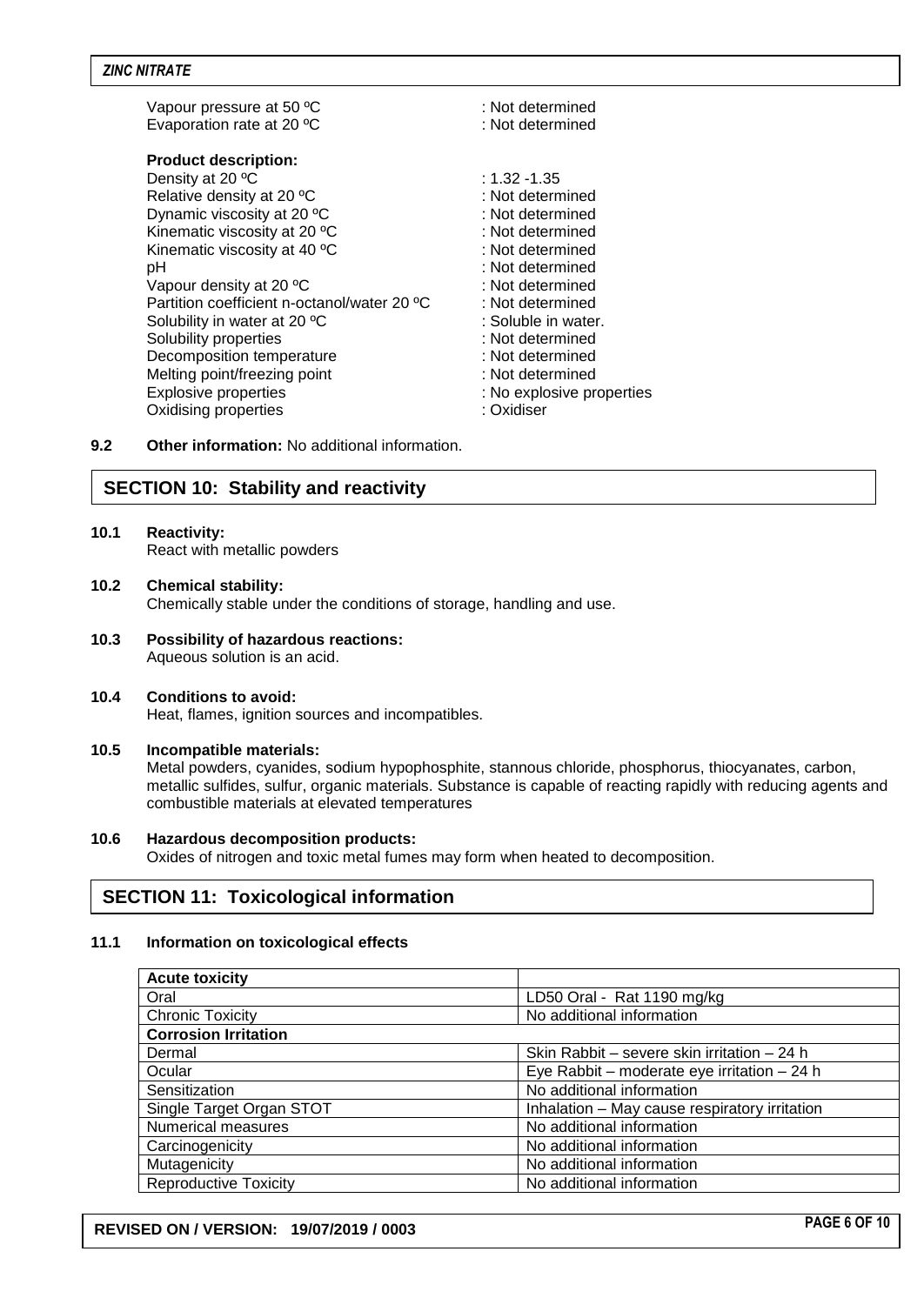# **SECTION 12: Ecological information**

The experimental information related to the eco-toxicological properties of the product itself is not available.

## **12.1 Toxicity:**

This material is expected to be toxic to aquatic life. This material is not expected to significantly bioaccumulate.

### **12.2 Persistence and degradability:** In accordance with column 2 of REACH Annex VII, the ready biodegradability test does not need to be conducted as the substance is inorganic.

- **12.3 Bioaccumulative potential:** Not bio-accumulated.
- **12.4 Mobility in soil:** Soluble in water.
- **12.5 Results of PBT and vPvB assessment:** This substance/mixture does not meet the PBT and vPvB criteria of REACH regulation, annex XIII
- **12.6 Other adverse effects:** No information available.

# **SECTION 13: Disposal considerations**

The information in this section contains generic advice and guidance. The list of Identified Uses in Section 1 should be consulted for any available use-specific information provided in the Exposure Scenario(s).

# **13.1 Waste treatment methods**

# **Product**

# **Methods of disposal:**

The generation of waste should be avoided or minimized wherever possible. Significant quantities of waste product residues should not be disposed of via the foul sewer but processed in a suitable effluent treatment plant. Disposal of this product, solutions and any by-products should at all times comply with the requirements of environmental protection and waste disposal legislation and any regional local authority requirements.

#### **Hazardous waste:**

No information available.

# **Packaging**

### **Methods of disposal:**

The generation of waste should be avoided or minimised wherever possible. Waste packaging should be recycled. Incineration or landfill should only be considered when recycling is not feasible.

### **Special precautions:**

This material and its container must be disposed of in a safe way. Care should be taken when handling emptied containers that have not been cleaned or rinsed out. Empty containers or liners may retain some product residues. Avoid dispersal of spilt material and runoff and contact with soil, waterways, drains and sewers.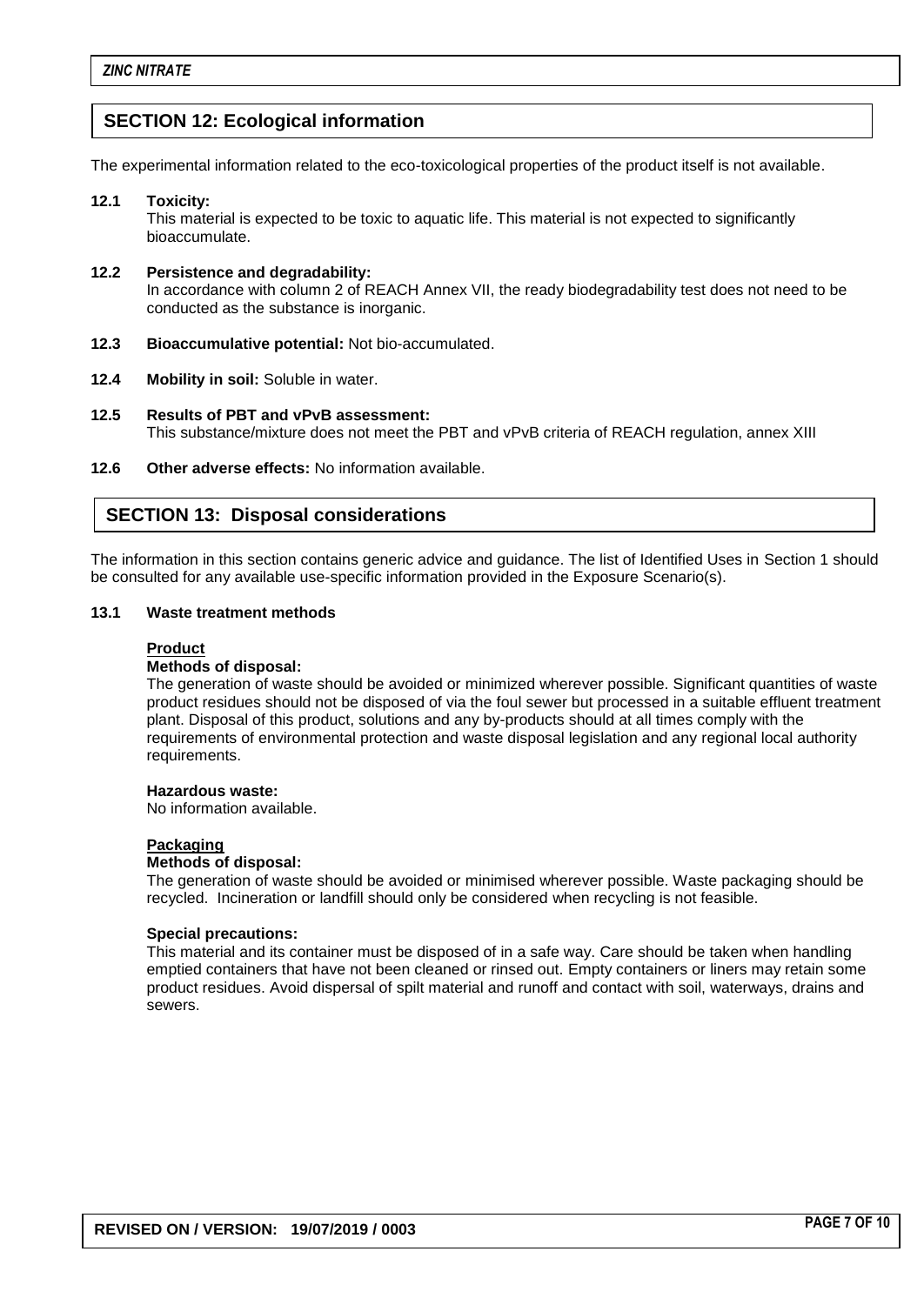# **SECTION 14: Transport information**

|                                                                                   | <b>Land transport</b><br>(ADR/RID) | Inland waterway<br>transport<br>(AND/ADNR) | <b>Sea Transport</b><br>(IMDG) | Air transport<br>(ICAO-TI / IATA-<br>DGR) |
|-----------------------------------------------------------------------------------|------------------------------------|--------------------------------------------|--------------------------------|-------------------------------------------|
| 14.1 UN Number                                                                    | 1514                               | 1514                                       | 1514                           | 1514                                      |
| 14.2 UN proper<br>shipping name                                                   | Zinc nitrate                       | Zinc nitrate                               | Zinc nitrate                   | Zinc nitrate                              |
| 14.3 Transport<br>hazard class(es)                                                | 5                                  | 5                                          | 5                              | 5                                         |
| 14.4 Packing group                                                                | $\mathbf{H}$                       | $\mathbf{I}$                               | $\mathbf{H}$                   | $\mathbf{H}$                              |
| <b>14.5 Environmental</b><br>hazards                                              | Yes                                | Yes                                        | Yes                            | Yes                                       |
| 14.6 Special<br>precautions for user                                              | No data available                  | No data available                          | No data available              | No data available                         |
| 14.7 Transport in<br>bulk according<br>to Annex II of Marpol<br>and the IBC Code: | IBC08                              | IBC08                                      | IBC08                          | IBC08                                     |

# **SECTION 15: Regulatory information**

**15.1 Safety, health and environmental regulations/legislation specific for the substance or mixture:** Candidate substances for authorisation under the Regulation (EC) 1907/2006 (REACH): Non-applicable Regulation (EC) 1005/2009, about substances that deplete the ozone layer: Non-applicable Active substances not included in Annex I under Regulation (EU) No 528/2012: Non-applicable REGULATION (EU) No 689/2012, in relation to the import and export of hazardous chemical products: Nonapplicable

# **Limitations to commercialisation and the use of certain dangerous substances and mixtures (Annex XVII REACH,etc ….):**

Non-applicable

### **Other legislation:**

Law No.360 / 2003 on the dangerous substances and preparations

Law nr.349 / 2007 regarding the reorganization of the institutional framework for chemicals management Law no.249 / 2011 to amend article 4 of Law nr.349 / 2007 on the reorganization of the institutional framework chemicals management

Government Decision no. 477/2009 on the establishment of penalties for infringements of the provisions of Regulation (EC) No. 1.907 / 2006 of the European Parliament and of the Council concerning the Registration, Evaluation, Authorisation and Restriction of Chemicals (REACH), establishing a European Chemicals Agency, amending Directive 1999/45 / EC and repealing Regulation (EEC) No. 793/93 and Regulation (EC) no. 1.488 / 94 Commission and Council Directive 76/769 / EEC and Directives 91/155 / EEC, 93/67 / EEC, 93/105 / EC and 2000/21 / EC Commission Law no.254 / 2011 amending article 26 of Law No.360 / 2003 on the preparations and substances dangerous GD nr.662 / 2011 repealing Government Decision no. 347/2003 regarding restrictions on the marketing and use of certain dangerous substances and preparations.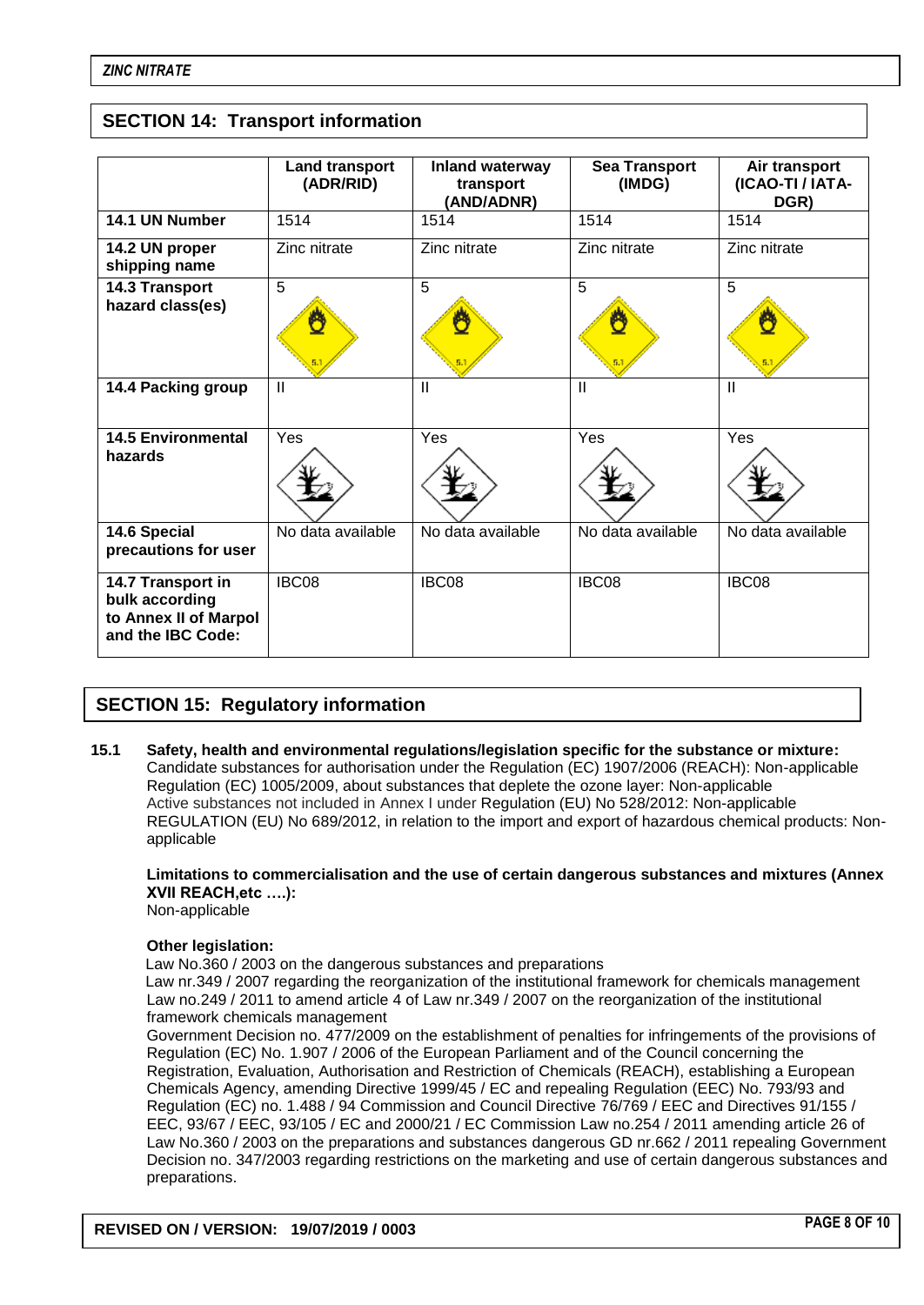#### *ZINC NITRATE*

Emergency Ordinance no.60 / 2013 for completing art. 4 para. (1) of Law no. 349/2007 on the reorganization framework institutional management of chemicals GD Nr.1408 / 2008 and Annexes 1-6 on classification, packaging and labeling of dangerous substances GD nr.937 / 2010 and Annexes 1 to 5 on the classification, packaging and labeling in the marketing of dangerous preparations

GD no.122 / 2010 on the penalties applicable to infringements of the provisions of Regulation (EC) no.1272 / 2008 on classification, labeling and packaging of substances and mixtures, amending and repealing Directives 67/548 / EEC and 1999/45 / EC, and amending Regulation (EC) no.1907 / 2006

GD no.398 / 2010 establishing measures to enforce the provisions of Regulation (EC) nr.1272 / 2008 on classification, labeling and packaging of substances and mixtures.

Decision no. 1218/2006 establishing minimum safety requirements for ensuring occupational health and protection workers from risks related to chemical agents.

Law no. 319/2006 - Law on safety and health at work

GD 621/2005 on the management of packaging and packaging waste.

GD 1872/2006 amending and supplementing Government Decision 621/2005 on the management of packaging and packaging waste

The Waste Regulations 2011, 2011 No. 988.

#### **Specific provisions in terms of protecting people or the environment:**

It is recommended to use the information included in this safety data sheet as data used in a risk evaluation of the local circumstances in order to establish the necessary risk prevention measures for the manipulation, use, storage and disposal of this product.

### **15.2 Chemical Safety Assessment:**

The supplier has not carried out evaluation of chemical safety.

# **SECTION 16: Other information**

#### **Legislation related to safety data sheets:**

This safety data sheet has been designed in accordance with ANNEX II-Guide to the compilation of safety data sheets of Regulation (EC) Nº 1907/2006 (Regulation (EU) Nº 453/2010, Regulation (EC) Nº 2015/830)

#### **Modifications related to the previous security card which concerns the ways of managing risks. :** Non-applicable

#### **Texts of the legislative phrases mentioned in section 2:**

The phrases indicated do not refer to the product itself; they are present merely for informative purposes and refer to the individual components which appear in section 3.

#### **Texts of the legislative phrases mentioned in section 3:**

Non-applicable

#### **CLP Regulation (EC) nº 1272/2008:**

Acute Tox. 4: Acute Toxicity, Category 4, H302 Skin Irrit. 2: Skin irritation, Category 4, H315 Eye Dam. 1: Eye Damage, Category 1, H318 Aquatic Acute 1: Aquatic Acute, Category 1, H400 Aquatic Chronic 1: Aquatic Chronic, Category 1, H410

#### **Classification procedure:**

Non-applicable

#### **Advice related to training:**

Minimal training is recommended to prevent industrial risks for staff using this product, in order to facilitate their comprehension and interpretation of this safety data sheet, as well as the label on the product.

#### **Principal bibliographical sources:**

http://esis.jrc.ec.europa.eu http://echa.europa.eu http://eur-lex.europa.eu